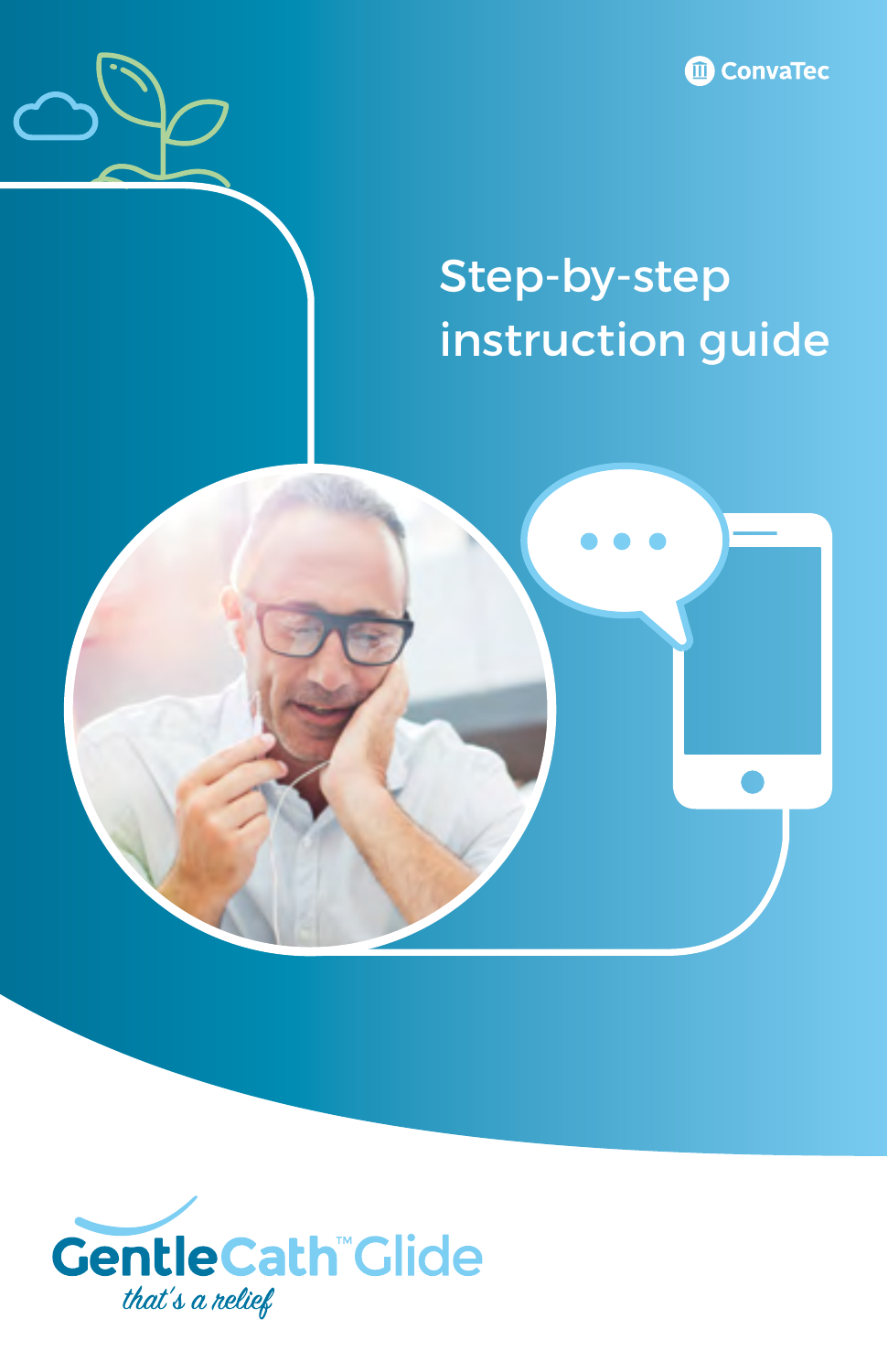# **What you need…**

Before you begin, gather the following:

- GentleCath™ Glide Hydrophilic Intermittent Catheter
- Washcloth or antiseptic wipe
- Also, review the cautions, precautions and observations in the instructions for use provided with the product



**1.** Ensure the water sachet is near the funnel end. Break the sterile water sachet by pressing the bright blue dot or folding the pack along the dotted line marked on the water sachet. Then let the water run down to the tip end of the pack. The catheter should now be used within 1–2 minutes.



**2.** Once the water sachet is broken, open the pack by peeling the tabs apart at the bright blue end.



**5.** Using the handling sleeve, slowly and smoothly slide the catheter into the opening of your urethra and into your bladder until urine starts to flow. Make sure the funnel is pointing into a container.



**6.** When urine starts to flow, push the catheter in a little (1–2 cms/half an inch) to make sure it is fully in the bladder.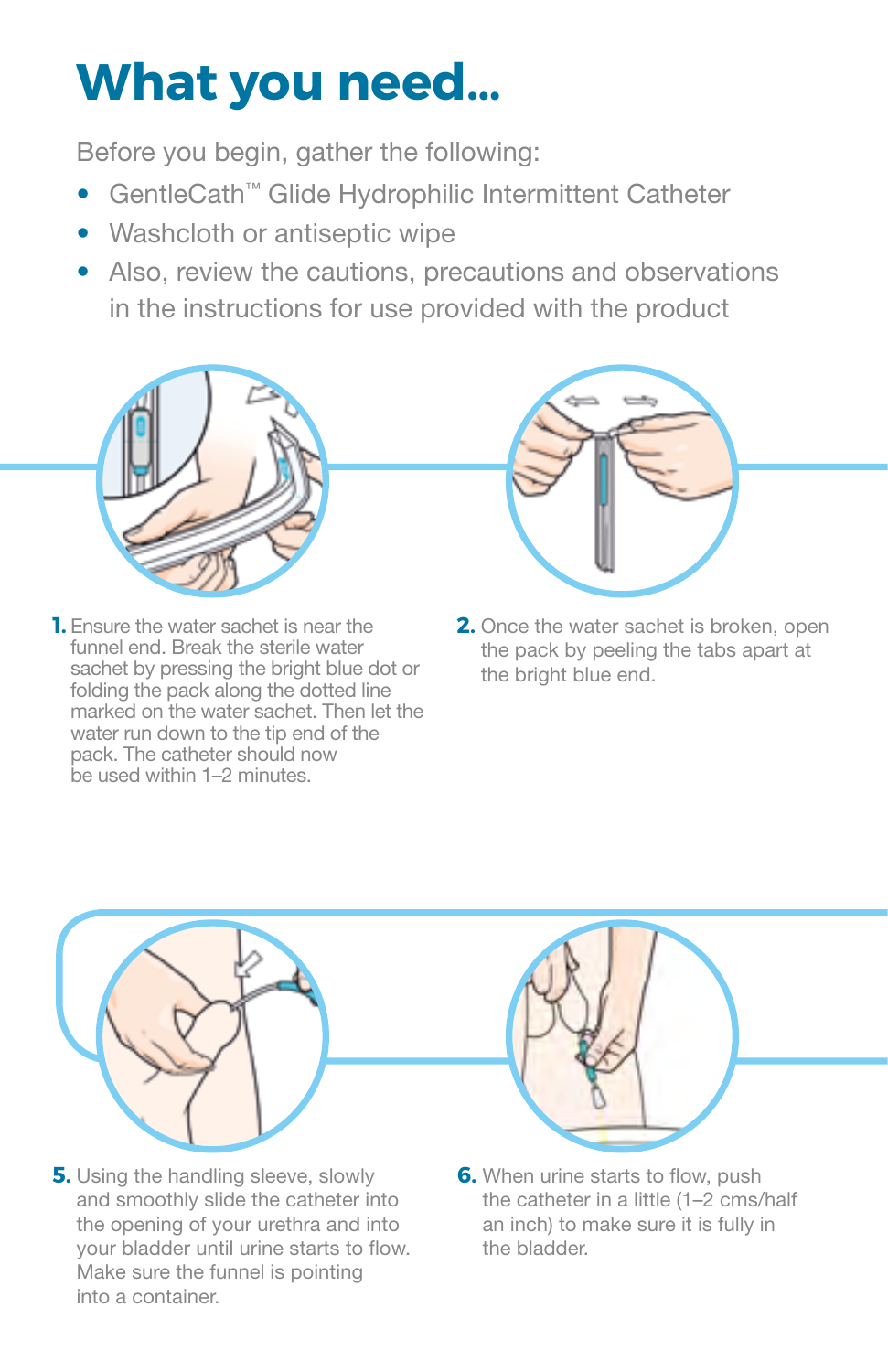

**3.** Remove the catheter using the blue handling sleeve. You can re-hang the empty pack with the sticky dot.



**4.** Slide the handling sleeve toward the catheter tip end. Hold your penis up towards your stomach. This will make it easier to guide the catheter into your bladder. Do not squeeze your penis too hard as this can block the opening of the urethra.



**7.** Once urine stops flowing, slowly remove the catheter. Stop if more urine starts to flow, until no more comes through.



**8.** If using a drainage bag, detach it from the catheter, then empty and discard it. Discard the catheter and pack, then wash your hands.